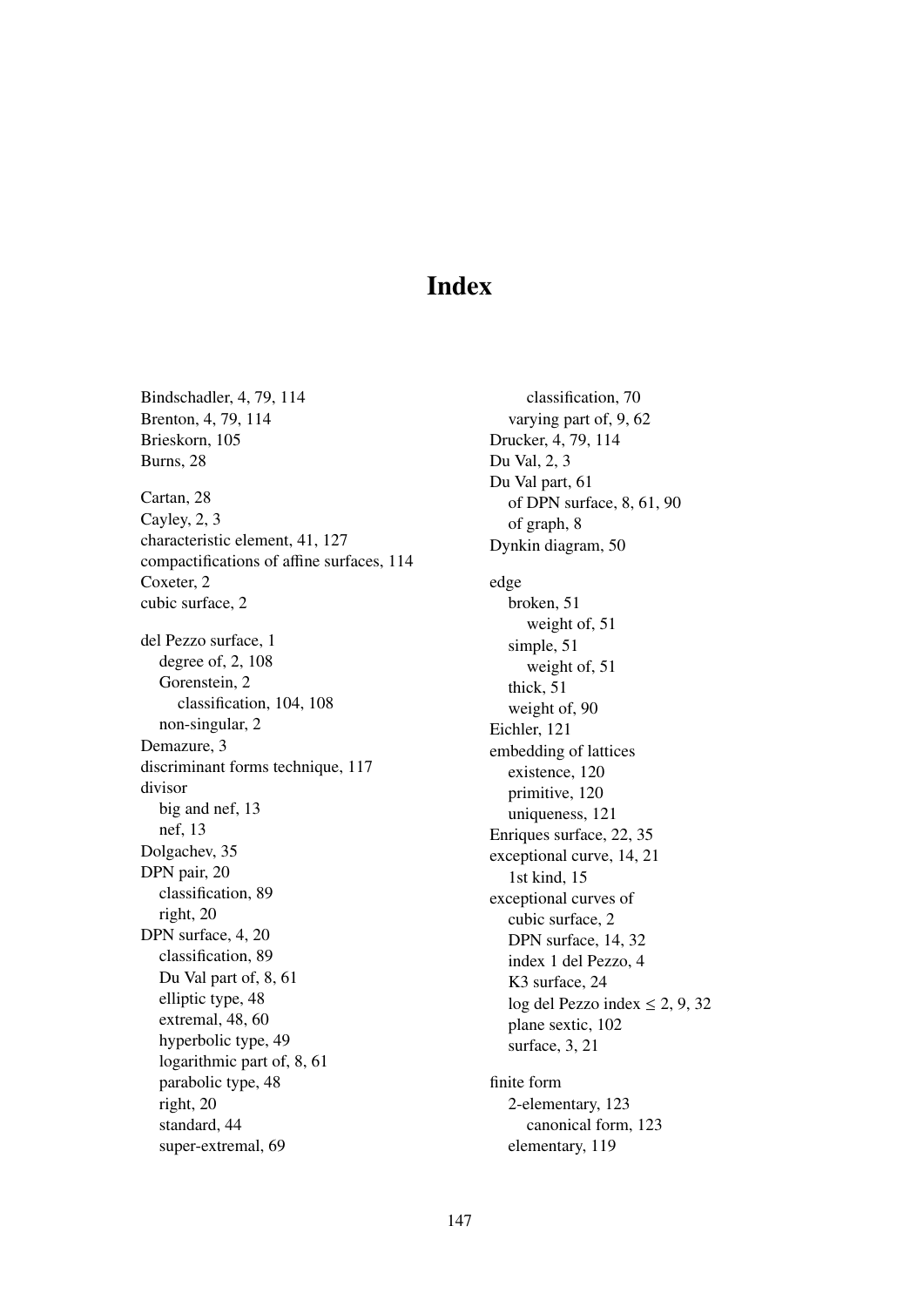## 148 INDEX

quadratic, 117 signature mod 8 of, 119 symmetric bilinear, 118 Global Torelli Theorem, 25 graph (dual) of exceptional curves, 3, 89 Hidaka, 3 Jordan decomposition, 119 K3 surface, 22 automorphism group, 25 nef cone, 24 faces of, 23 non-symplectic involution, 22 period domain, 27 periods, 25 abstract, 26 with condition on Picard lattice, 27 general, 27 K3 surface with involution, 29 classification, 60, 63 elliptic type, 48 exceptional classes, 33 extremal, 48, 60 hyperbolic type, 49 main invariant, 29 main invariants, 30 parabolic type, 48 root invariant of, 40 standard, 44 super-extremal, 69 classification, 70 Kawamata, 13 Kleiman's criterion, 12, 105 Kleiman-Mori cone, 12 of DPN surface, 91 Kneser, 121 Kulikov, 4, 26 Lannér, 133 lattice, 117 2-elementary, 30, 122 classification, 124 determinant of, 118 discriminant form of, 118 discriminant group of, 118 even, 117

existence, 120 genus of, 119 spinor, 121 odd, 117 *p*-adic elementary, 119 signature of, 119 unimodular, 118 uniqueness, 121 log del Pezzo surface, 1, 13 Gorenstein, 2 classification, 104, 108 index  $\leq$  2, 1 classification, 104 extremal, 9, 48, 60 main invariant, 29 main invariants, 6, 30 without Du Val singularities, 9, 110 logarithmic part, 61 of DPN surface, 8, 61, 90 of graph, 8, 61 main invariant, 29, 30 classification, 31, 124 Miranda, 110 Miyaoka, 13 moduli space of del Pezzo surfaces, 48 dimension, 115 K3 surfaces, 28 with condition on Picard lattice, 29 Mori Theory, 106 Mumford, 13 Nakai-Moishezon criterion, 105 overlattice, 120 Persson, 110 Piatetsky-Shapiro, 4, 25 Rapoport, 28 Riemann relations, 26 Riemann-Roch Theorem, 23 right resolution, 6, 18 root invariant, 10, 40 existence, 44 generalized, 42 of root subsystem, 72

Salmon, 2, 3